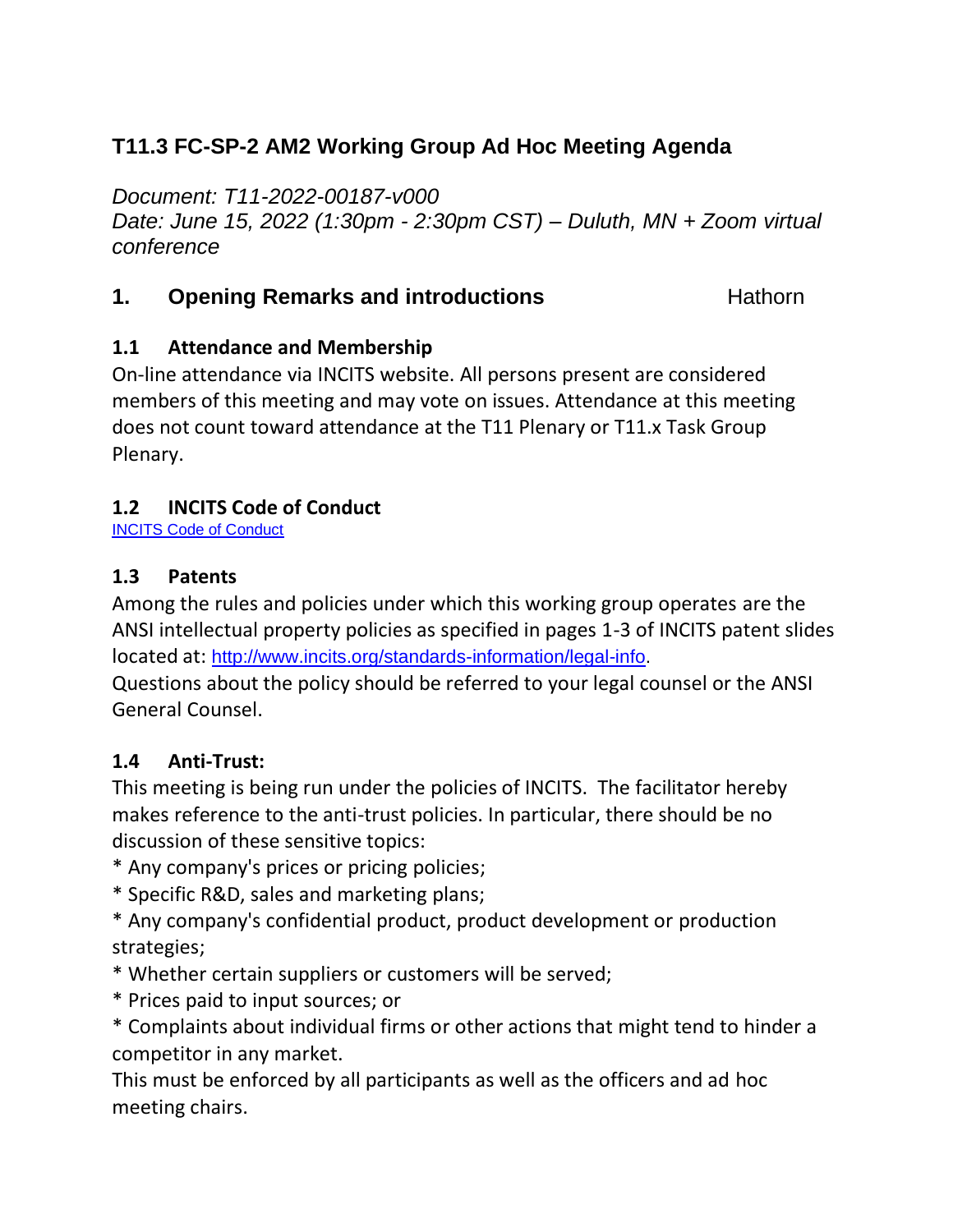| 2. Approval of agenda (T11-2022-00187-v000)                                                                                                               | All                 |
|-----------------------------------------------------------------------------------------------------------------------------------------------------------|---------------------|
| 3. Review of past business<br><b>3.1 Approval of minutes</b>                                                                                              | Hathorn<br>Peterson |
| FC-SP2/AM2 Ad Hoc Meeting Minutes from Apr 6, 2022 - T11/2022-00148-v000                                                                                  |                     |
| <b>3.2 Review of old action items</b>                                                                                                                     | Peterson            |
| 4. Old Business                                                                                                                                           |                     |
| 4.1 FC-SP-2/AM2 Updates<br>(T11-2022-00020-v004) Peterson (Broadcom)                                                                                      |                     |
| <b>5. New Business</b>                                                                                                                                    |                     |
| 5.2 FC-SP-2/AM2 Comments<br>(T11-2022-00152-v001) Peterson (Broadcom)                                                                                     |                     |
| <b>6. Unscheduled Business</b>                                                                                                                            |                     |
| 7. Review of schedule                                                                                                                                     | All                 |
| Last technical input - April, 2022<br>Target RFC Ballot - Aug, 2022<br>Target T11 Letter Ballot - TBD<br>Forward to INCITS (PR) - TBD<br>(*=revised date) |                     |
| 8. Review of Action Items                                                                                                                                 | Peterson            |
| 9. Next Meeting Schedule<br><b>9.1 Next Plenary Week</b><br>(Aug 2022, Chicago Area face-to-face location and Hybrid Event)                               | Hathorn             |